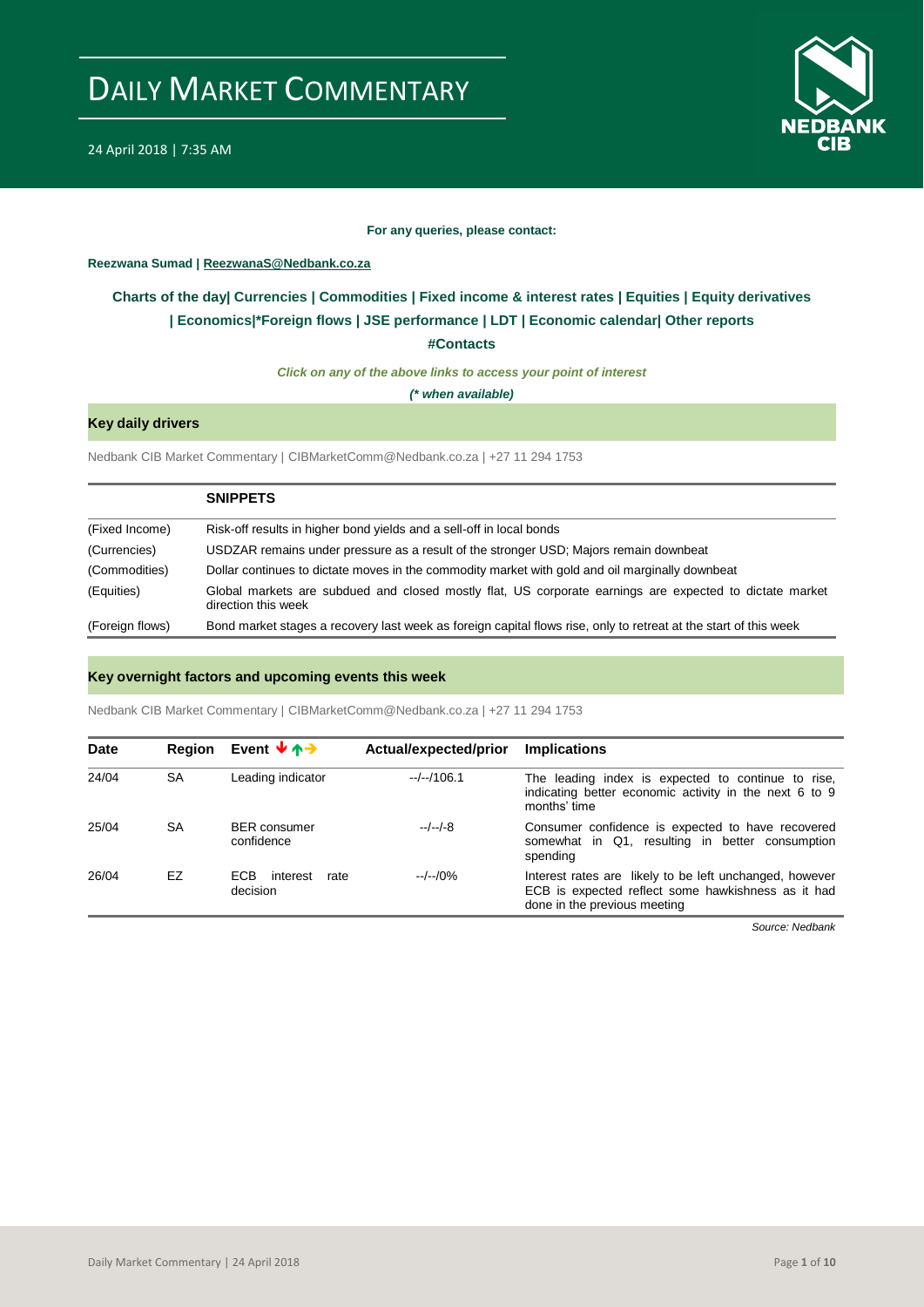

# <span id="page-1-0"></span>**Fixed income and interest rates [back to top](#page-0-0) back to top**

Bond flow sales |+2711 535 4021 | Corporate Money Markets | +2711 535 4007 | Business Bank Money Markets | +2711 535 4006

|                                 |            | $\Lambda$      | $\lambda$        | Δ          | Δ        | <b>MTD</b> trend |
|---------------------------------|------------|----------------|------------------|------------|----------|------------------|
| <b>Bonds</b>                    | Last price | 1 <sub>d</sub> | <b>MTD</b>       | <b>YTD</b> | 12Month  |                  |
|                                 | %          | bps            | bps              | bps        | bps      |                  |
| R204-0.7 yrs                    | 6.80       | $-1.55$        | 12.45            | $-26.55$   | $-0.62$  | 企                |
| R208-2.9 yrs                    | 7.28       | 0.10           | 27.10            | $-28.30$   | $-0.39$  | 企                |
| R186-8.7 yrs                    | 8.15       | 0.15           | 16.65            | $-44.35$   | $-0.47$  | 合                |
| R2048-29.8 yrs                  | 9.04       | $-0.15$        | 18.55            | $-67.55$   | $-0.55$  | 企                |
| <b>US 10 yr</b>                 | 2.96       | $-1.30$        | 22.33            | 55.67      | 68.91    | 企                |
| <b>UK 10 yr</b>                 | 1.54       | 6.00           | 18.90            | 34.90      | 50.50    | 企                |
| German 10 yr                    | 0.64       | 4.60           | 13.90            | 20.90      | 38.30    | 企                |
| Japan 10 yr                     | 0.06       | $-1.00$        | 0.80             | 0.90       | 3.50     | 合                |
|                                 |            | Δ              | Δ                | Δ          | Δ        | <b>MTD</b> trend |
| <b>Money Market</b>             | Last price | 1 <sub>d</sub> | <b>MTD</b>       | <b>YTD</b> | 12Month  |                  |
|                                 | %          | bps            | bps              | bps        | bps      |                  |
| SA repo rate                    | 6.50       | 0.00           | 0.00             | $-25.00$   | $-50.00$ |                  |
| SA prime rate                   | 10.00      | 0.00           | 0.00             | $-25.00$   | $-50.00$ |                  |
| SA CPI (MTD = previous month)   | 3.80       |                | $-20.00$         |            |          | ⊕                |
| SA 3m JIBAR                     | 6.90       | 0.00           | 3.30             | $-25.80$   | $-44.20$ | 企                |
| SA 3m NCD                       | 6.90       | 0.00           | 0.00             | $-25.00$   | $-42.50$ | ⇨                |
| SA 6m NCD                       | 7.38       | 0.00           | $-2.50$          | $-22.50$   | $-50.00$ | ⊕                |
| SA 12m NCD                      | 7.78       | 0.00           | 2.50             | $-12.50$   | $-50.00$ | 合                |
| US 3m LIBOR                     | 2.36       | 0.03           | 4.78             | 66.53      | 120.33   | ⇑                |
| UK 3m LIBOR                     | 0.75       | $-0.32$        | 3.94             | 23.01      | 41.59    | ⇑                |
| Japan 3m LIBOR                  | $-0.04$    | $-0.25$        | $-0.53$          | $-1.25$    | $-4.86$  | ⇩                |
| Source: Bloomberg & Nedbank CIB | Time       |                | 2018/04/24 07:22 |            |          |                  |

|                                  |            | Δ              | Δ          | Δ          | Δ        | <b>MTD</b> trend |
|----------------------------------|------------|----------------|------------|------------|----------|------------------|
| <b>FRAs and Swaps</b>            | Last price | 1 <sub>d</sub> | <b>MTD</b> | <b>YTD</b> | 12Month  |                  |
|                                  | %          | bps            | bps        | bps        | bps      |                  |
| 3X6 FRA                          | 6.79       | 1.00           | $-2.50$    | $-10.00$   | $-40.00$ | ⊕                |
| 6X9 FRA                          | 6.86       | 0.00           | 4.00       | 3.00       | 4.00     | 企                |
| 9X12 FRA                         | 6.75       | $-1.00$        | 3.50       | $-4.00$    | $-32.00$ | 企                |
| <b>18X21 FRA</b>                 | 6.88       | $-0.25$        | 5.25       | $-10.25$   | $-24.25$ | ⇑                |
| SA 2yr Swap                      | 6.83       | 0.00           | 3.32       | $-10.68$   | $-32.10$ | 企                |
| SA 3yr Swap                      | 6.95       | 0.00           | 5.00       | $-10.50$   | $-28.10$ | ⇑                |
| SA 5yr Swap                      | 7.20       | $-1.00$        | 6.00       | $-13.50$   | $-27.50$ | 企                |
| SA 10yr Swap                     | 7.69       | $-1.50$        | 7.00       | $-23.50$   | $-24.00$ | ⇑                |
| SA 15yr Swap                     | 7.97       | $-1.00$        | 7.50       | $-19.00$   | $-13.75$ | 企                |
|                                  |            | Δ              | Δ          | Δ          | Δ        | <b>MTD</b> trend |
|                                  |            |                |            |            |          |                  |
| <b>Spreads</b>                   | Last price | 1 <sub>d</sub> | <b>MTD</b> | <b>YTD</b> | 12Month  |                  |
|                                  | %          | bps            | bps        | bps        | bps      |                  |
| 2v10v                            | $-0.87$    | 1.50           | $-3.68$    | 12.82      | $-8.10$  | ⊕                |
| 3v10v                            | $-0.75$    | 1.50           | $-2.00$    | 13.00      | $-4.10$  | ⊕                |
| R186-R204                        | 1.35       | 1.70           | 4.20       | $-17.80$   | 0.15     | 企                |
| R2048-R186                       | 0.89       | $-0.30$        | 1.90       | $-23.20$   | $-0.08$  | ⇑                |
| 5y-R186                          | $-0.95$    | $-1.15$        | $-10.65$   | 30.85      | $-27.03$ | ⊕                |
| 10y-R186                         | $-0.46$    | $-1.65$        | $-9.65$    | 20.85      | $-23.53$ | ⊕                |
| 15y-R186                         | $-0.18$    | $-1.15$        | $-9.15$    | 25.35      | $-13.28$ | ⊕                |
| SA 5yr CDS spread - basis points | 158.63     | $-0.72$        | 6.57       | 1.68       | $-32.39$ | ⇑                |

## **US 10 year yield**

## **SA 10 year yield**



*Source: Bloomberg, Nedbank*

*Source: Bloomberg, Nedbank*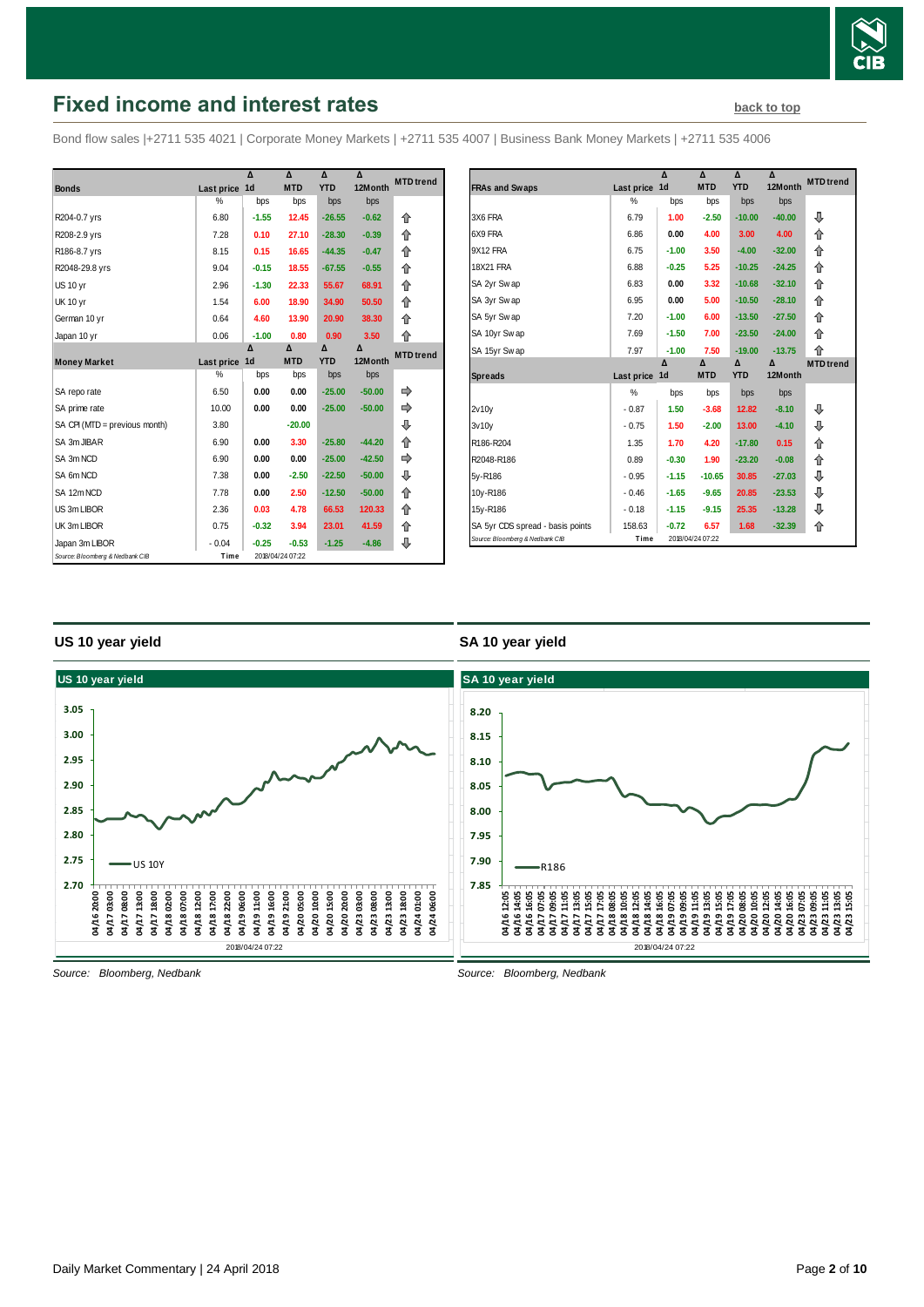

# <span id="page-2-0"></span>**Currencies [back to top](#page-0-0)**

Business Banking FX | +27 11 535 4003 | Corporate FX | +2711 535 4002 | Institutional FX | +2711 535 4005

- The new week opened with the rand trading around 12.0800, close to where it had closed the previous week, however sustained demand for dollars across the board saw the local unit lose ground rapidly, in the wake of one sided price activity we traded to a high of 12.2875 by the time of the local close. In the overnight session additional weakness saw the rand trade to 12.3675 in the NY session and touch a high of 12.3900 in the far east session this morning , this in a limited liquidity environment , currently it trades at 12.3350, EURZAR at 15.0605 and GBPZAR is trading at 17.1940.
- On the international front , the dollar continued to post gains , however the extent of these gains not commensurate with those against emerging markets , EURUSD trading from 1.2287 down to a worst level of 1.2251 by the time of the local close , post that time it has traded to a low of 1.2186 in the far east , currently at 1.2218.
- Gold has continued to trade on the back foot in the wake of the dollar strength, shedding some dollars in value in yesterday's session, this morning currently trading at 1327.25.
- Data releases scheduled for today , locally we have Leading index data , from Europe we have French business and manufacturing confidence and German IFO business climate , from the U.S house price index, new home sales, Richmond FED manufacturing and consumer confidence releases.

| <b>Majors</b>                   | Last price | $\sqrt[9]{\Delta}$<br>$-1d$ | $\Delta_0$<br><b>MTD</b>    | $\Delta_0$<br><b>YTD</b>    | $\Delta$<br>12Month | <b>MTD</b> trend | <b>USD</b> trend    |
|---------------------------------|------------|-----------------------------|-----------------------------|-----------------------------|---------------------|------------------|---------------------|
| <b>GBPUSD</b>                   | 1.39       | $-0.01$                     | $-0.51$                     | 3.19                        | 9.09                | ⊕                | USD strength        |
| <b>EURUSD</b>                   | 1.22       | $-0.01$                     | $-0.87$                     | 1.77                        | 12.69               | ⊕                | USD strength        |
| <b>USDJPY</b>                   | 108.79     | 0.13                        | 2.31                        | 3.58                        | $-0.92$             | 介                | USD strength        |
| <b>USDAUD</b>                   | 1.31       | 0.06                        | 1.04                        | 2.62                        | $-0.64$             | ⇑                | USD strength        |
| <b>Rand crosses</b>             | Last price | $\%$<br>$-1d$               | $\%$ $\Delta$<br><b>MTD</b> | $\%$ $\Delta$<br><b>YTD</b> | $\Delta$<br>12Month | <b>MTD</b> trend | <b>ZAR</b> trend    |
| <b>USDZAR</b>                   | 12.33      | $-0.01$                     | 3.96                        | $-0.43$                     | $-5.61$             | ♠                | ZAR weakness        |
| <b>GBPZAR</b>                   | 17.19      | $-0.00$                     | 3.47                        | 2.75                        | 3.19                | ⇑                | ZAR weakness        |
| <b>EURZAR</b>                   | 15.06      | $-0.02$                     | 3.08                        | 1.38                        | 6.28                | ↟                | ZAR weakness        |
| <b>AUDZAR</b>                   | 9.38       | $-0.06$                     | 3.08                        | $-3.02$                     | $-4.94$             | 合                | ZAR weakness        |
| ZARJPY                          | 8.82       | 0.14                        | $-1.70$                     | $-2.31$                     | 4.45                | ⊕                | ZAR weakness        |
| <b>African FX</b>               | Last price | $\%$ $\Delta$<br>$-1d$      | $\%$ $\Delta$<br><b>MTD</b> | $\%$ $\Delta$<br><b>YTD</b> | %Δ<br>12Month       | <b>MTD</b> trend | ZAR trend           |
| ZARMWK (Malaw ian kw acha)      | 58.85      | 0.01                        | $-4.29$                     | 0.42                        | 5.23                | ⇩                | ZAR weakness        |
| ZARBWP (Botsw ana pula)         | 0.79       | $-0.09$                     | $-2.57$                     | $-0.58$                     | $-0.39$             | ⇩                | <b>ZAR</b> weakness |
| ZARKES (Kenyan shilling)        | 8.11       | 0.01                        | $-5.06$                     | $-2.80$                     | 2.18                | ⇩                | <b>ZAR</b> weakness |
| ZARMUR (Mauritian rupee)        | 2.72       | $-0.55$                     | $-3.39$                     | $-0.12$                     | 1.06                | ⇩                | ZAR weakness        |
| ZARNGN (Nigerian naira)         | 29.20      | 0.01                        | $-4.29$                     | 0.48                        | 19.64               | ⇩                | ZAR weakness        |
| ZARGHS (Ghanian cedi)           | 0.36       | 0.97                        | $-3.46$                     | $-1.27$                     | 10.64               | ⇩                | <b>ZAR</b> weakness |
| ZARZMW (Zambian kw acha)        | 0.77       | $-0.26$                     | $-6.35$                     | $-3.69$                     | 8.04                | ₽                | ZAR weakness        |
| ZARMZN (Mozambican metical)     | 4.84       | 0.00                        | $-8.54$                     | 2.22                        | $-3.33$             | ⊕                | ZAR weakness        |
| Source: Bloomberg & Nedbank CIB | Time       |                             | 2018/04/24 07:22            |                             |                     |                  |                     |

Possible trading range in the rand today 12.2000 to 12.5000

*\*Please note that the sign on the % change reflects the change on the headline number. The narrative indicates the trend direction over the month. For trade in any of these currencies, contact our FX dealing desks*



## **USDZAR**

*Source: Bloomberg, Nedbank*

## **EUR/USD**



*Source: Bloomberg, Nedbank*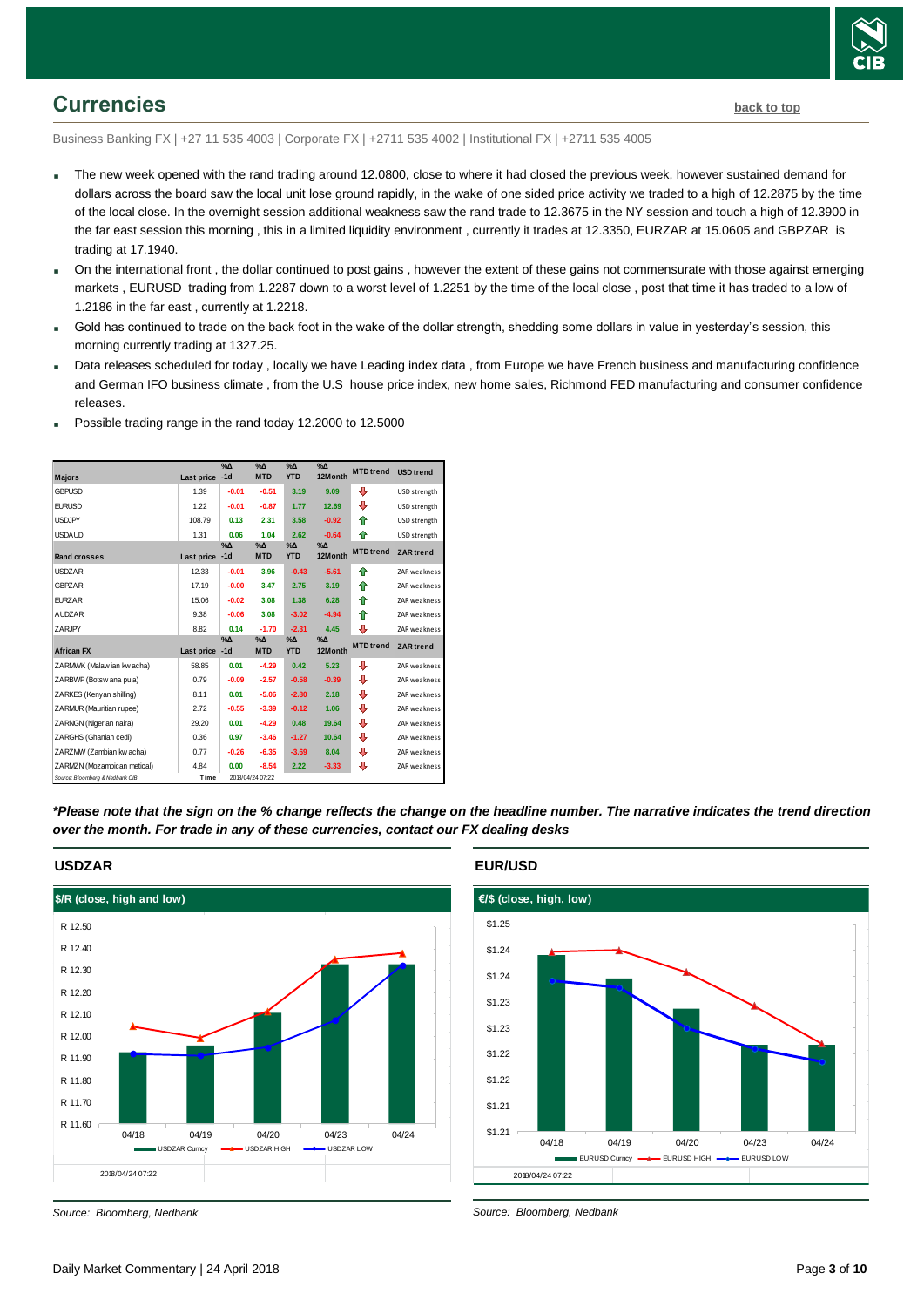

# <span id="page-3-0"></span>**Commodities [back to top](#page-0-0)**

Nedbank CIB Market Commentary | CIBMarketComm@Nedbank.co.za | +27 11 294 1753| +27 11 535 4038

- Brent crude oil rose for sixth day on, briefly passing \$75 a barrel, on expectations that supplies will tighten, while the United States may impose sanctions against Iran and OPEC-led output cuts remain in place.
- Gold holds three-day decline as yield on benchmark Treasuries touches highest level since 2014 and dollar strengthens. Bullion for immediate delivery +0.12% to \$1,326.47/oz. Silver +0.4% to \$16.6838/oz after -2.9% Mon., biggest drop since Feb. 2. Platinum unchanged at \$921.76/oz. Palladium +0.5% to \$986.61/oz after -4.7% Mon., biggest drop since March 1. Aluminium extended declines along with nickel, as US extends deadline for Rusal sanctions.

#### Source: Bloomberg

| <b>Commodities</b>              | Last price | $\%$ $\Delta$<br>$-1d$ | $\%$ $\Delta$<br><b>MTD</b> | $\%$ $\Delta$<br><b>YTD</b> | $% \Delta$<br>12Month | <b>MTD</b> trend |
|---------------------------------|------------|------------------------|-----------------------------|-----------------------------|-----------------------|------------------|
| Brent near future (\$)          | 74.87      | 0.21                   | 6.55                        | 11.96                       | 45.10                 | ⇑                |
| WTI crude (\$)                  | 68.91      | 0.39                   | 6.11                        | 14.05                       | 39.98                 | ⇑                |
| Gold spot (\$)                  | 1 327.15   | 0.26                   | 0.13                        | 1.87                        | 4.09                  | ♠                |
| Platinum spot (\$)              | 921.61     | 0.03                   | $-1.12$                     | $-0.72$                     | $-4.00$               | ⇩                |
| SA w hite maize spot (R)        | 2 004.00   | 0.50                   | 4.76                        | 5.47                        | 8.21                  | ⇑                |
| Source: Bloomberg & Nedbank CIB | Time       |                        | 2018/04/24 07:22            |                             |                       |                  |

# **SA white maize**



*Source: Bloomberg, Nedbank*



## **Platinum vs Gold**

*Source: Bloomberg, Nedbank*

## **Brent Crude vs West Texas Intermediate**



*Source: Bloomberg, Nedbank*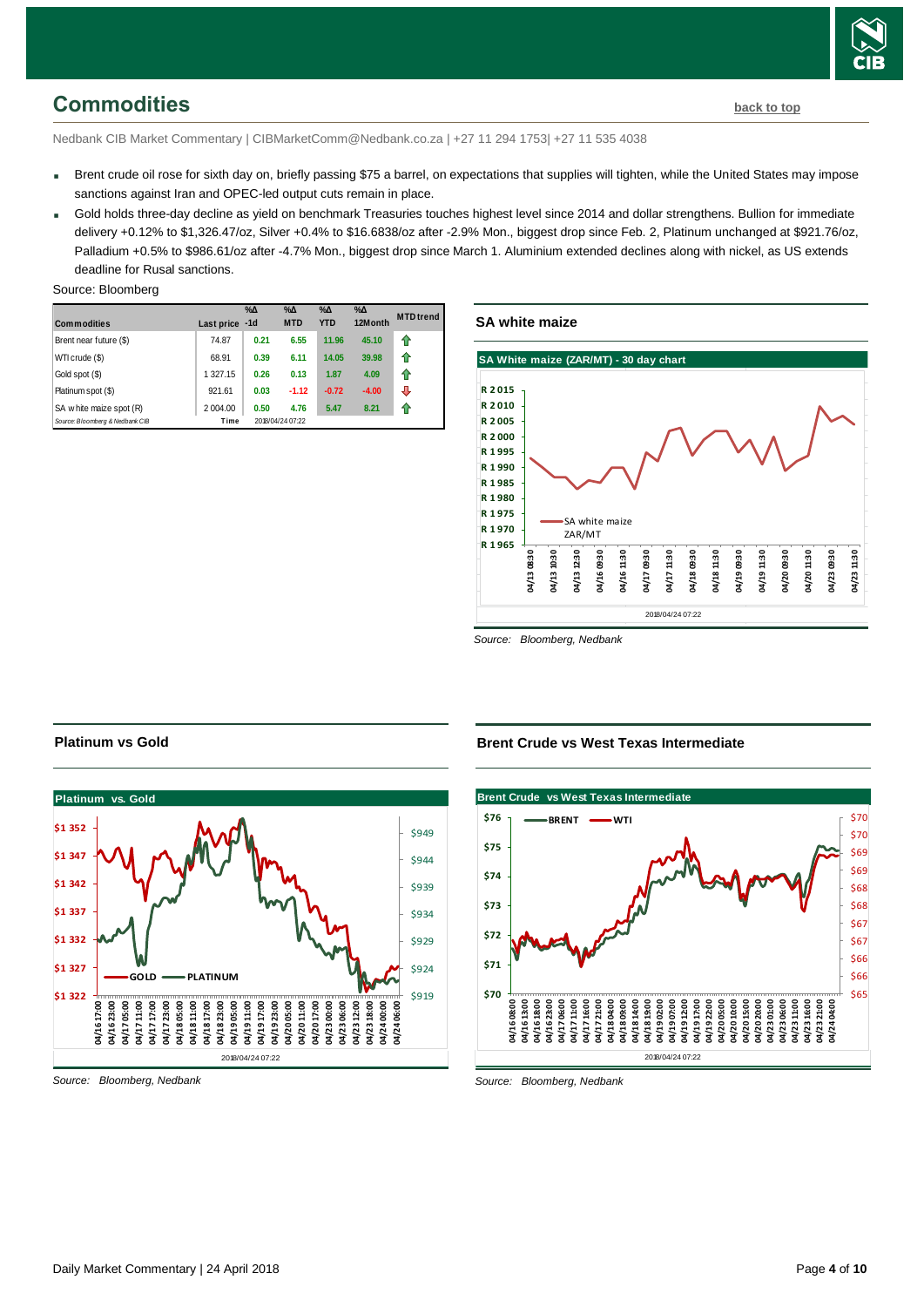

# <span id="page-4-0"></span>**Equities [back to top](#page-0-0)**

Cash equities | +2711 535 4030/31

## **South Africa**

- The Top40 viciously swung between gains and losses in a narrow sideways direction before closing up +0.2%. (Resi +1.2%, Fini -0.6% & Indi +0.2%)
- The rand weakened significantly supporting rand hedges and resources, telecommunications and precious metal rallied +1.9% and +1.2% respectively while the banks index lagged the market dropping -1.6%.
- Steinhoff shares tumbled -15% displaying shareholder's disapproval of the resolutions passed at their restrictive AGM held on Friday, half of the eligible votes were not cast at the AGM.
- The value traded was R15.5 billion and the rand was trading around 12.27 to the US dollar at the close.

### **UK/Europe**

- European markets recovered from earlier losses and closed with marginal gains, Stoxx Europe 600 +0.3%
- The FTSE gained +0.4%, the Dax gained +0.3% and the Cac rose +0.5%. Around the region, telecommunications, energy and financials outperformed while utilities, real estates and consumer staples ended in the red.
- UBS reported results that met expectations but disappointed by the private wealth management division. Air France-KLM shred -2% following an employee strike over wages.

### **USA**

- The major US markets fluctuated in black and red territory over the course of the day but closed flat.
- The lack of direction was caused by traders reluctance to take huge position ahead of a slew of corporate earnings expected later this week.
- The Nasdaq rose +0.3%, the Dow lost +0.1% and the S&P500 gained +0.02%.
- Microsoft, Facebook, Verizon, Alphabet and Boeing are some companies expected to report this week.

#### **Asia**

- Asian markets are trading mixed this morning taking the que from a flat close on Wall Street, the MSCI Asian Pacific ex-Japan is up +0.12%
- The ASX200 is up +0.8% led by consumer discretionary and utilities.
- The Japanese market is up +0.8% led by utilities and energy stocks.
- Tencent is currently trading up +1% in Hong Kong this morning.

|                                 |                | %Δ            | $\Delta_0$                  | $\%$ $\Delta$               | $\Delta_0$               | 2017<br>Performance      | <b>MTD</b> trend |
|---------------------------------|----------------|---------------|-----------------------------|-----------------------------|--------------------------|--------------------------|------------------|
| <b>Developed Markets</b>        | Last price -1d |               | <b>MTD</b>                  | <b>YTD</b>                  | 12Month                  | $\frac{d}{dx}$           |                  |
| Dow Jones                       | 24 448.69      | $-0.06$       | 1.43                        | $-1.09$                     | 17.75                    | 24.33                    | ⇑                |
| Nasdaq                          | 7 128.60       | $-0.25$       | 0.92                        | 3.26                        | 19.13                    | 27.16                    | ♠                |
| S&P 500                         | 2670.29        | 0.01          | 1.11                        | $-0.12$                     | 12.47                    | 18.42                    | ♠                |
| DJ Eurostoxx 50                 | 3513.06        | 0.54          | 4.51                        | 0.26                        | $-1.80$                  | 5.70                     | ♠                |
| <b>DAX</b>                      | 12 572.39      | 0.25          | 3.93                        | $-2.67$                     | 0.94                     | 11.51                    | ⇑                |
| CAC                             | 5 438.55       | 0.48          | 5.25                        | 2.37                        | 3.22                     | 8.43                     | ⇑                |
| <b>FTSE</b>                     | 7 398.87       | 0.42          | 4.85                        | $-3.76$                     | 1.85                     | 7.10                     | ⇑                |
| ASX200                          | 5924.00        | 0.65          | 2.86                        | $-2.33$                     | 0.89                     | 6.42                     | ⇑                |
| Nikkei 225                      | 22 255.43      | 0.76          | 3.73                        | $-2.24$                     | 17.90                    | 16.18                    | ⇑                |
| <b>MSCI World</b>               | 2 097.22       | $-0.12$       | 1.47                        | $-0.30$                     | 12.05                    | 19.65                    | ⇑                |
| <b>Emerging Markets</b>         | Last price -1d | $\%$ $\Delta$ | $\%$ $\Delta$<br><b>MTD</b> | $\%$ $\Delta$<br><b>YTD</b> | $\%$ $\Delta$<br>12Month | 2017<br>Performance<br>% | <b>MTD</b> trend |
| <b>Hang Seng</b>                | 30 596.49      | 1.13          | 1.67                        | 2.26                        | 26.75                    | 35.19                    | ⇑                |
| Shanghai                        | 3 134.11       | 2.15          | $-1.10$                     | $-5.23$                     | 0.15                     | 5.46                     | ⇩                |
| Brazil Bovespa                  | 85 602.50      | 0.06          | 0.28                        | 12.04                       | 32.95                    | 28.22                    | ⇑                |
| India - NSE                     | 34 553.72      | 0.30          | 4.81                        | 1.46                        | 16.52                    | 27.91                    | ⇑                |
| <b>Russia Micex</b>             | 2 2 5 0.99     | 0.82          | $-0.88$                     | 6.70                        | 13.71                    | $-7.69$                  | ⇩                |
| <b>MSCI Emerging</b>            | 1 158.26       | $-0.85$       | $-1.08$                     | $-0.02$                     | 19.24                    | 34.35                    | J                |
|                                 |                | $\%$ $\Delta$ | %Δ                          | $\%$ $\Delta$               | %Δ                       | 2017<br>Performance      | <b>MTD</b> trend |
| <b>SA Indices</b>               | Last price -1d |               | <b>MTD</b>                  | <b>YTD</b>                  | 12Month                  | $\frac{9}{6}$            |                  |
| <b>JSE All Share</b>            | 57 679.51      | 0.17          | 3.97                        | $-3.07$                     | 8.99                     | 17.47                    | ⇑                |
| Top 40                          | 50 877.98      | 0.22          | 4.27                        | $-3.15$                     | 10.15                    | 19.66                    | ♠                |
| Resi 10                         | 37 680.63      | 1.18          | 8.57                        | 3.82                        | 17.49                    | 13.03                    | ⇑                |
| Indi 25                         | 74 673.21      | 0.22          | 4.03                        | $-5.58$                     | 5.70                     | 23.03                    | ⇑                |
| Fini 15                         | 17814.70       | $-0.61$       | 1.49                        | $-0.33$                     | 19.56                    | 18.54                    | ⇑                |
| Source: Bloomberg & Nedbank CIB | Time           |               | 2018/04/24 07:22            |                             |                          |                          |                  |

### **Short-term performance of SA equity indices**



<span id="page-4-1"></span>*Source: Bloomberg, Nedbank*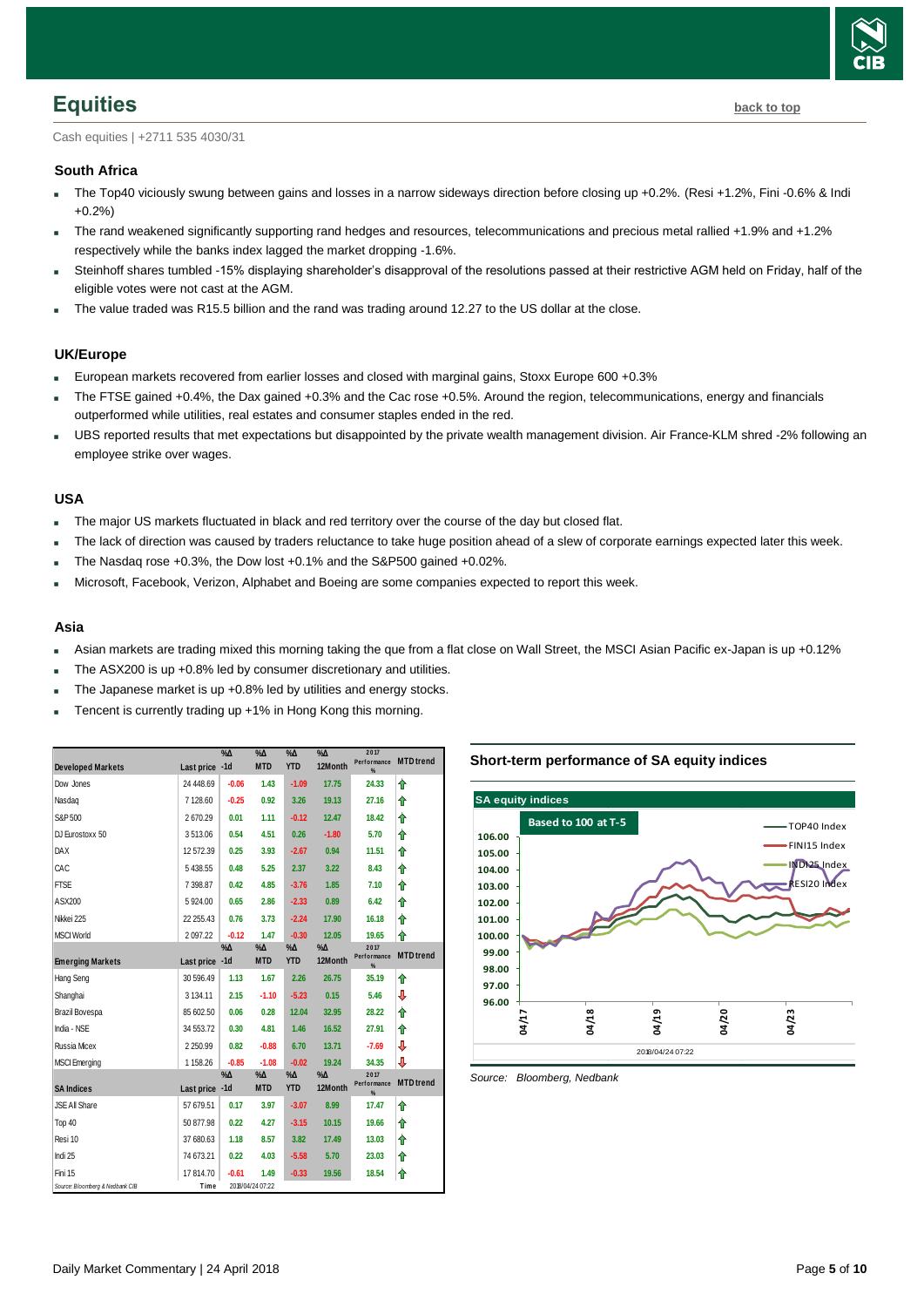# **JSE performance [back to top](#page-0-0) back to top**

|                                         |                | $\% \Delta$ | %Δ               | $\% \Delta$ | %Д<br>12Month | 2017<br>Performance | <b>MTD</b> trend |
|-----------------------------------------|----------------|-------------|------------------|-------------|---------------|---------------------|------------------|
| <b>Top40 constituents</b>               | Last price -1d |             | <b>MTD</b>       | <b>YTD</b>  |               | %                   |                  |
| AGL: Anglo American Plc                 | 303.00         | 1.34        | 9.67             | 18.54       | 60.83         | 29.43               | ⇑                |
| ANG: Anglogold Ashanti Ltd              | 111.00         | 0.91        | $-1.35$          | $-13.70$    | $-29.55$      | -14.78              | ⇩                |
| APN: Aspen Pharmacare Holdings Lt       | 264.01         | $-0.50$     | 1.75             | $-4.86$     | $-0.81$       | -1.62               | ⇑                |
| <b>BGA: Barclays Africa Group Ltd</b>   | 174.00         | $-3.33$     | $-8.28$          | $-4.39$     | 17.14         | 7.05                | ⇩                |
| BID: Bid Corp Ltd                       | 279.88         | 2.52        | 8.59             | $-7.01$     | 2.84          | 20.93               | ⇑                |
| BIL: Bhp Billiton Plc                   | 262.43         | 1.32        | 11.39            | 4.74        | 29.02         | 11.95               | ⇑                |
| BTI: British American Tobacco Plc       | 641.00         | 2.36        | $-7.98$          | $-22.72$    | $-27.74$      | 6.38                | ⇩                |
| BVT: Bidvest Group Ltd                  | 241.79         | $-0.70$     | 7.89             | 10.87       | 50.62         | 21.18               | ⇑                |
| CFR : Financiere Richemont-Dep Rec      | 116.09         | 0.92        | 8.78             | 3.88        | 10.16         | 24.15               | ⇑                |
| CPI: Capitec Bank Holdings Ltd          | 863.64         | $-0.08$     | $-0.76$          | $-21.34$    | 10.72         | 58.44               | ⇩                |
| DSY: Discovery Ltd                      | 172.81         | $-0.66$     | 1.35             | $-7.09$     | 31.19         | 61.26               | ⇑                |
| FSR: Firstrand Ltd                      | 66.45          | $-2.95$     | $-0.67$          | $-1.19$     | 35.61         | 25.00               | ⇩                |
| GFI : Gold Fields Ltd                   | 48.93          | 1.75        | 1.98             | $-9.56$     | 3.10          | 23.12               | ⇑                |
| <b>GRT: Grow thpoint Properties Ltd</b> | 28.90          | $-1.37$     | 1.72             | 4.48        | 13.60         | 6.59                | ⇑                |
| INL: Investec Ltd                       | 98.15          | $-0.04$     | 6.36             | 9.40        | 0.94          | $-1.57$             | ⇑                |
| INP: Investec Plc                       | 98.95          | 0.19        | 7.09             | 10.24       | 2.60          | $-1.52$             | ⇑                |
| IPL: Imperial Holdings Ltd              | 236.73         | $-3.15$     | 1.49             | $-9.69$     | 41.53         | 41.52               | ⇑                |
| LHC: Life Healthcare Group Holdin       | 29.45          | 0.82        | 6.66             | 6.13        | 3.19          | $-9.23$             | ⇑                |
| MEI: Mediclinic International Plc       | 117.57         | 0.62        | 17.39            | 10.52       | $-5.11$       | $-18.17$            | ⇑                |
| MND: Mondi Ltd                          | 343.02         | 1.63        | 6.45             | 7.44        | 2.69          | 14.66               | ⇑                |
| MNP: Mondi Plc                          | 345.35         | 1.75        | 6.92             | 8.15        | 3.20          | 14.14               | ⇑                |
| MRP: Mr Price Group Ltd                 | 273.57         | $-2.30$     | $-4.01$          | 11.72       | 71.84         | 53.52               | ⇩                |
| MTN: Mtn Group Ltd                      | 122.39         | 3.09        | 2.83             | $-10.40$    | $-0.41$       | 5.08                | ⇑                |
| NED: Nedbank Group Ltd                  | 294.08         | $-2.30$     | 2.99             | 14.83       | 30.00         | 6.16                | ⇑                |
| NPN: Naspers Ltd-N Shs                  | 3 0 28.47      | $-0.38$     | 4.72             | $-12.24$    | 21.68         | 69.72               | ⇑                |
| NRP: Nepi Rockcastle Plc                | 137.45         | 0.40        | 19.52            | $-35.64$    |               |                     | ⇑                |
| OML: Old Mutual Plc                     | 42.80          | 3.88        | 5.86             | 12.63       | 28.03         | 9.35                | ⇑                |
| RDF: Redefine Properties Ltd            | 11.85          | $-1.09$     | 2.24             | 10.75       | 7.73          | $-6.96$             | ⇑                |
| REM: Remgro Ltd                         | 226.80         | $-1.07$     | 2.16             | $-3.90$     | 2.91          | 4.19                | ⇑                |
| RMH : Rmb Holdings Ltd                  | 77.44          | $-3.55$     | 0.38             | $-2.19$     | 26.74         | 18.13               | ⇑                |
| RNI: Reinet Investments Sca             | 225.50         | 0.20        | $-1.96$          | $-17.70$    |               |                     | ₽                |
| SAP: Sappi Limited                      | 80.39          | 0.49        | 5.50             | $-10.18$    | $-15.37$      | 0.56                | ⇑                |
| SBK: Standard Bank Group Ltd            | 225.21         | 0.32        | 2.99             | 15.10       | 52.94         | 28.22               | ⇑                |
| SHP: Shoprite Holdings Ltd              | 243.78         | $-1.30$     | $-3.48$          | 10.21       | 18.11         | 27.89               | ⊕                |
| SLM: Sanlam Ltd                         | 80.35          | $-1.63$     | $-5.80$          | $-7.64$     | 13.75         | 36.30               | ⇩                |
| SOL: Sasol Ltd                          | 433.00         | 0.70        | 7.38             | 1.13        | 7.98          | 5.32                | ⇑                |
| SPP: Spar Group Limited/The             | 208.65         | $-0.23$     | 3.01             | 2.62        | 14.33         | 2.82                | ⇑                |
| TBS: Tiger Brands Ltd                   | 388.20         | 0.12        | 4.35             | $-15.61$    | $-3.49$       | 16.65               | ⇑                |
| TFG: The Foschini Group Ltd             | 213.31         | $-1.25$     | -4.67            | 8.10        | 33.03         | 24.11               | ⊕                |
| TRU: Truw orths International Ltd       | 103.29         | $-0.60$     | $-3.94$          | 9.34        | 15.49         | 17.70               | ⇩                |
| VOD: Vodacom Group Ltd                  | 152.33         | $-0.29$     | $-0.48$          | 4.56        | 1.47          | $-3.27$             | ⇩                |
| WHL: Woolw orths Holdings Ltd           | 64.20          | -0.08       | 7.00             | $-1.70$     | $-13.24$      | -9.09               | ⇑                |
| Source: Bloomberg & Nedbank CIB         | Time           |             | 2018/04/24 07:22 |             |               |                     |                  |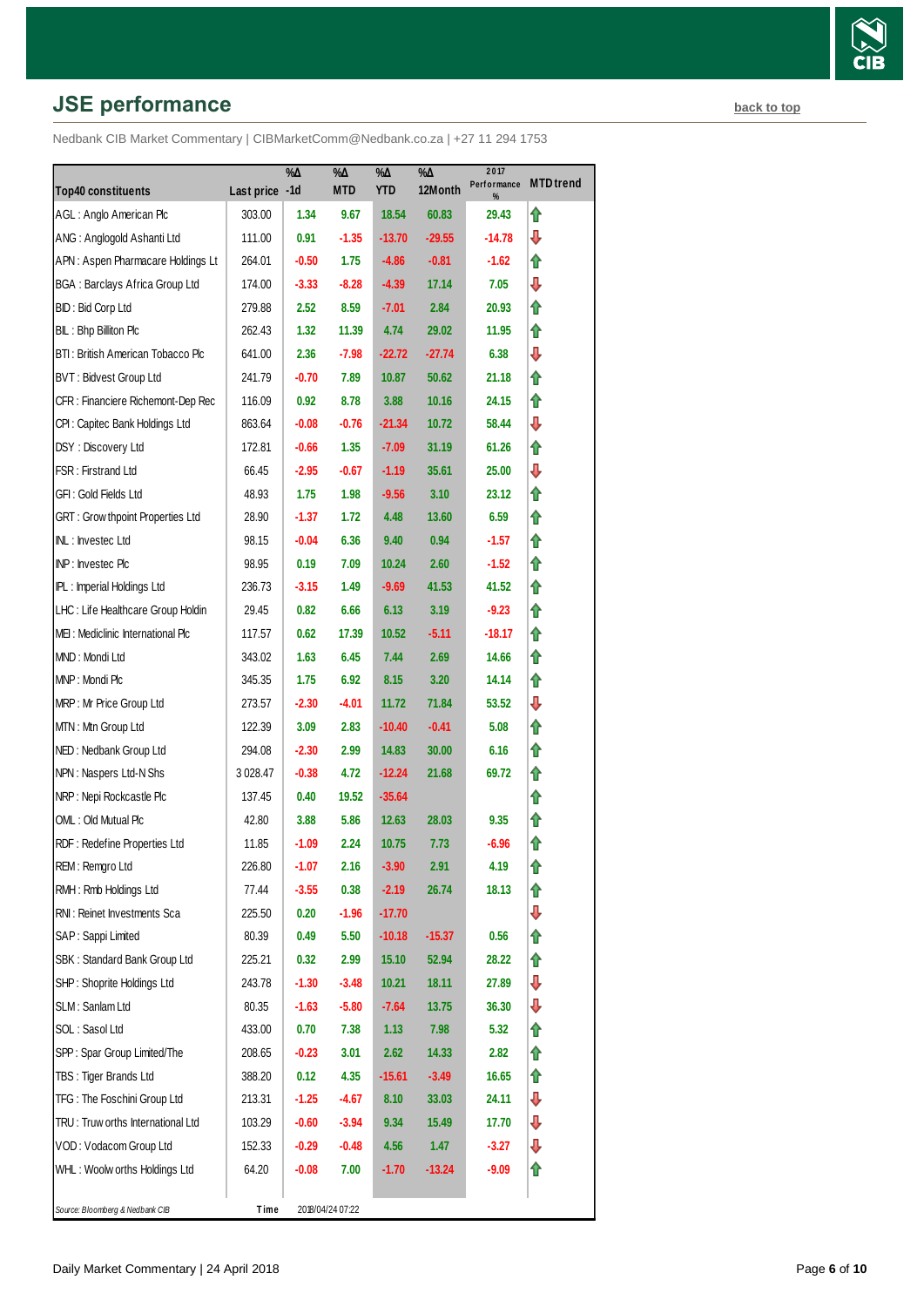

# <span id="page-6-0"></span>**Foreign flows [back to top](#page-0-0)**

Nedbank CIB Market Commentary | CIBMarketComm@Nedbank.co.za | +27 11 294 1753

- Foreign capital flows ended last week on a positive note, with a R3 billion inflow, driven by the local bond market as oppose to equities. Bonds reeled in R5.5 billion worth of foreign capital while the equities market shed R2.4 billion. For the month to date, inflows remain positive.
- The concern now is whether the rapid rally that we have had since the start of the year is sustainable. Geopolitical tensions, trade war concerns, concerns over global growth and higher developed market interest rates and yields are some of the reasons for the recent risk-off, which could prove damaging if it were to persist and deepen into the middle of the year and year end.

| SA equities and bonds (bn)           | <b>Week to 20 Apr 2018</b> | Month to 20 Apr 2018 | <b>Year to 20 Apr 2018</b> |
|--------------------------------------|----------------------------|----------------------|----------------------------|
| Foreign flow s into SA equity market | -R 2.429                   | R4.593               | R 30.861                   |
| Foreign flow s into SA bond market   | R <sub>5.447</sub>         | R 3.001              | R 28.111                   |
| Total foreign flow s                 | R 3.018                    | R 7.595              | R 58.972                   |
| Source: Bloomberg                    | 2018/04/24 07:22           |                      |                            |

### **Foreign equity flows: 5-day history**



## **Foreign bond flows: 5-day history**



*Source: Bloomberg, Nedbank*

*Source: Bloomberg, Nedbank*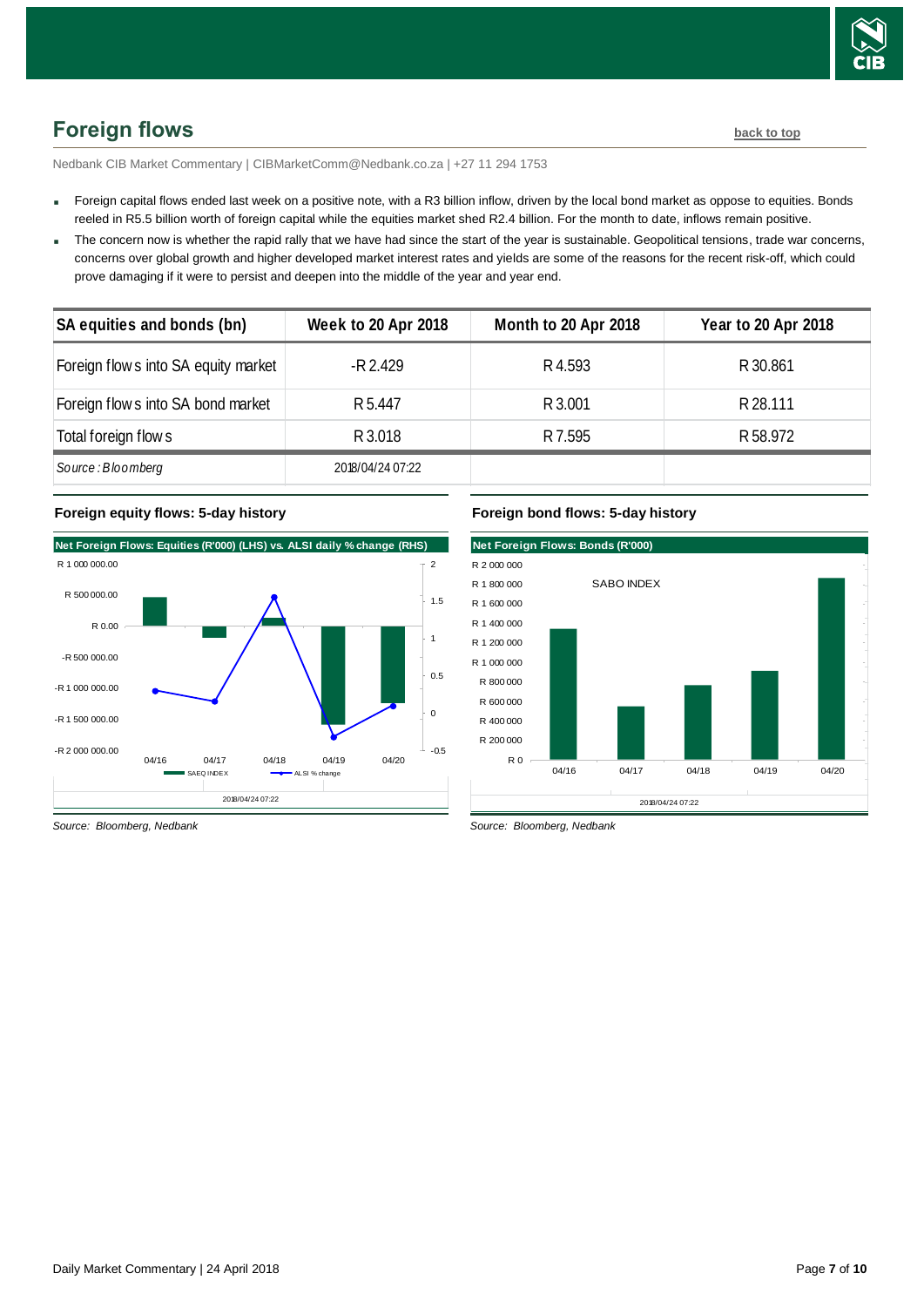

# <span id="page-7-0"></span>**Economic calendar [back to top](#page-0-0)**

Nedbank CIB Market Commentary | CIBMarketComm@Nedbank.co.za | +27 11 294 1753

|                   | <b>Country Event</b> |                                      | Period           | Survey   | <b>Actual</b>            | Prior    | <b>Revised</b> |
|-------------------|----------------------|--------------------------------------|------------------|----------|--------------------------|----------|----------------|
| 23-April          |                      |                                      |                  |          |                          |          |                |
| 02:30 AM          | <b>JN</b>            | Nikkei Japan PMI Mfg                 | APR <sub>P</sub> |          | 53.3                     | 53.1     |                |
| 09:30 AM          | <b>GE</b>            | Markit Germany Services PMI          | APR <sub>P</sub> | 53.7     | 54.1                     | 53.9     |                |
| 09:30 AM          | <b>GE</b>            | Markit/BME Germany Manufacturing PMI | APR <sub>P</sub> | 57.5     | 58.1                     | 58.2     |                |
| 10:00 AM          | EC                   | Markit Eurozone Services PMI         | APR <sub>P</sub> | 54.6     | 55.0                     | 54.9     |                |
| 10:00 AM          | EC                   | Markit Eurozone Manufacturing PMI    | APR <sub>P</sub> | 56.1     | 56.0                     | 56.6     |                |
| 11:00 AM          | EC                   | Govt Debt/GDP Ratio                  | 2017             |          | 86.70%                   | 88.90%   | 89.00%         |
| 02:30 PM          | <b>US</b>            | Chicago Fed Nat Activity Index       | <b>MAR</b>       | 0.28     | 0.10                     | 0.88     | 0.98           |
| 03:45 PM          | US                   | Markit US Services PMI               | APR <sub>P</sub> | 54.1     | 54.4                     | 54.0     |                |
| 03:45 PM          | <b>US</b>            | Markit US Manufacturing PMI          | APR <sub>P</sub> | 55.2     | 56.5                     | 55.6     |                |
| 04:00 PM          | <b>US</b>            | <b>Existing Home Sales</b>           | <b>MAR</b>       | 5.55m    | 5.60m                    | 5.54m    |                |
| 04:00 PM          | <b>US</b>            | Existing Home Sales MoM              | <b>MAR</b>       | 0.18%    | 1.10%                    | 3.00%    |                |
| 24-April          |                      |                                      |                  |          |                          |          |                |
| 07:00 AM          | <b>JN</b>            | Leading Index CI                     | FEB <sub>F</sub> |          | 106.0                    | 105.8    |                |
| 09:00 AM          | <b>SA</b>            | Leading Indicator                    | <b>FEB</b>       |          |                          | 106.1    |                |
| 10:00 AM          | <b>GE</b>            | <b>IFO Business Climate</b>          | <b>APR</b>       | 102.8    | $\overline{\phantom{a}}$ | 114.7    |                |
| 10:00 AM          | <b>GE</b>            | <b>IFO Current Assessment</b>        | <b>APR</b>       | 106.0    | $\overline{\phantom{a}}$ | 125.9    |                |
| 10:00 AM          | <b>GE</b>            | <b>IFO Expectations</b>              | APR              | 99.5     | $\overline{\phantom{a}}$ | 104.4    |                |
| 10:30 AM          | UK                   | PSNB ex Banking Groups               | <b>MAR</b>       | GBP 3.0b | $\blacksquare$           | GBP 1.3b |                |
| 03:00 PM          | <b>US</b>            | S&P CoreLogic CS 20-City YoY NSA     | <b>FEB</b>       | 6.35%    | $\overline{\phantom{a}}$ | 6.40%    |                |
| 04:00 PM          | <b>US</b>            | Conf. Board Consumer Confidence      | <b>APR</b>       | 126.0    | $\overline{\phantom{a}}$ | 127.7    |                |
| 04:00 PM          | US                   | Richmond Fed Manufact. Index         | APR              | 16       | $\overline{\phantom{a}}$ | 15       |                |
| 04:00 PM          | <b>US</b>            | New Home Sales                       | <b>MAR</b>       | 630k     | -                        | 618k     |                |
| 04:00 PM          | <b>US</b>            | New Home Sales MoM                   | <b>MAR</b>       | 1.94%    | $\blacksquare$           | $-0.60%$ |                |
| 25-April          |                      |                                      |                  |          |                          |          |                |
| 10:30 AM          | <b>SA</b>            | <b>BER Consumer Confidence</b>       |                  |          |                          | $-8.0$   |                |
| Source: Bloomberg |                      | 2018/04/24 07:21                     |                  |          |                          |          |                |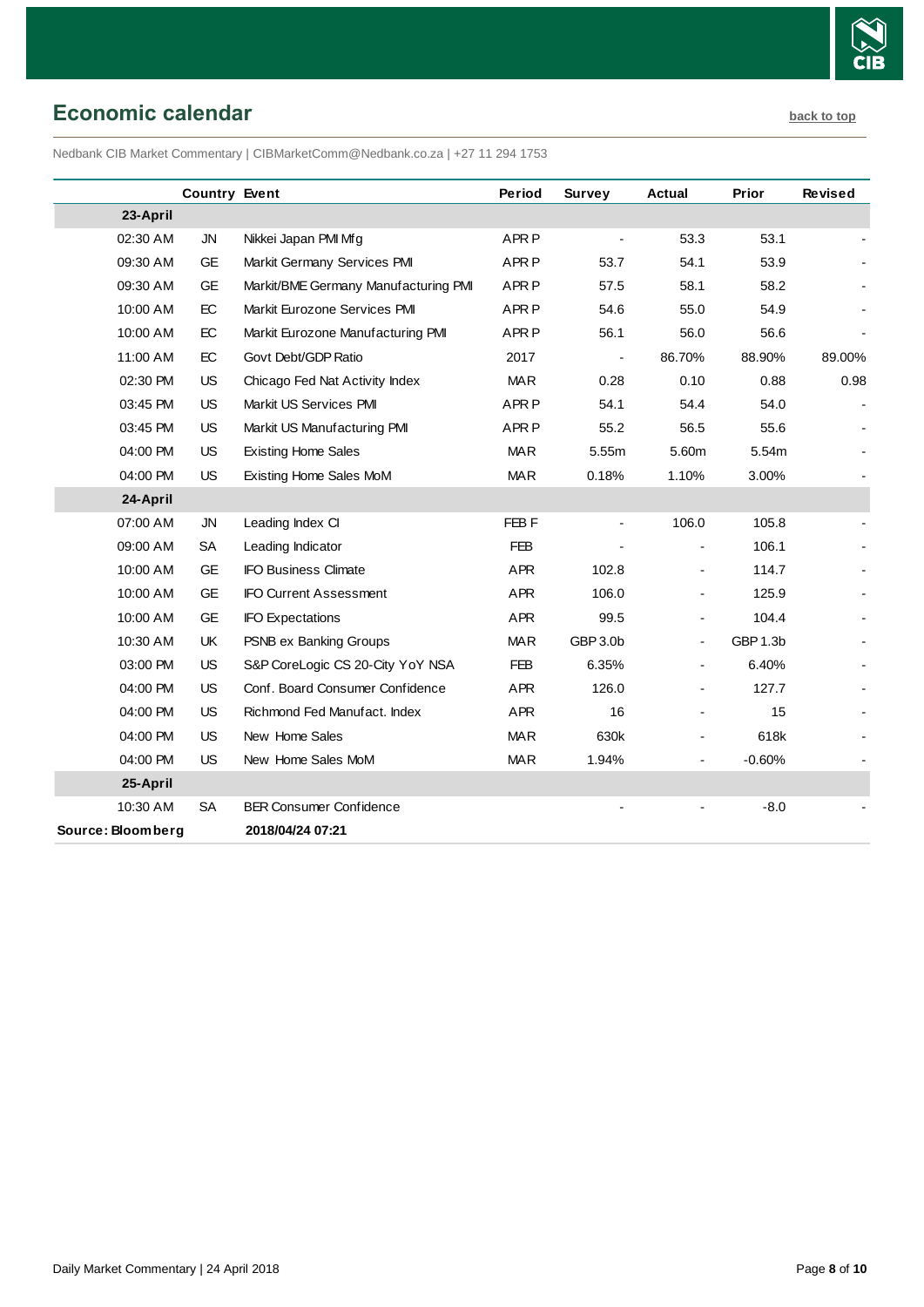

# <span id="page-8-0"></span>**Contacts**

**Treasury: Economic Analyst Reezwana Sumad** (011) 294 1753

**ALM Portfolio Management** (011) 535 4042

**Equities Sales and Distribution** (011) 535 4030/31

**Forex Institutional Sales Desk** (011) 535 4005

**Interest Rate Swaps & FRA's Trading** (011) 535 4004

**Money Market Institutional Sales Desk** (011) 535 4008

**Bond Trading** (011) 535 4021

**Forex Business Banking Sales Desk** (011) 535 4003

**Forex Retail Sales Desk** (011) 535 4020

**Money Market Business Banking Sales Desk** (011) 535 4006

**Non Soft & Soft Commodities Trading** (011) 535 4038

**Credit Derivatives**  (011) 535 4047

**Forex Corporate Sales Desk** JHB (011) 535 4002; DBN (031) 327 3000; CTN (021) 413 9300

**Inflation Trading** (011) 535 4026

**Money Market Corporate Sales Desk** JHB (011) 535 4007; DBN (031) 327 3000; CTN (021) 413 9300

**Preference shares desk** (011) 535 4072